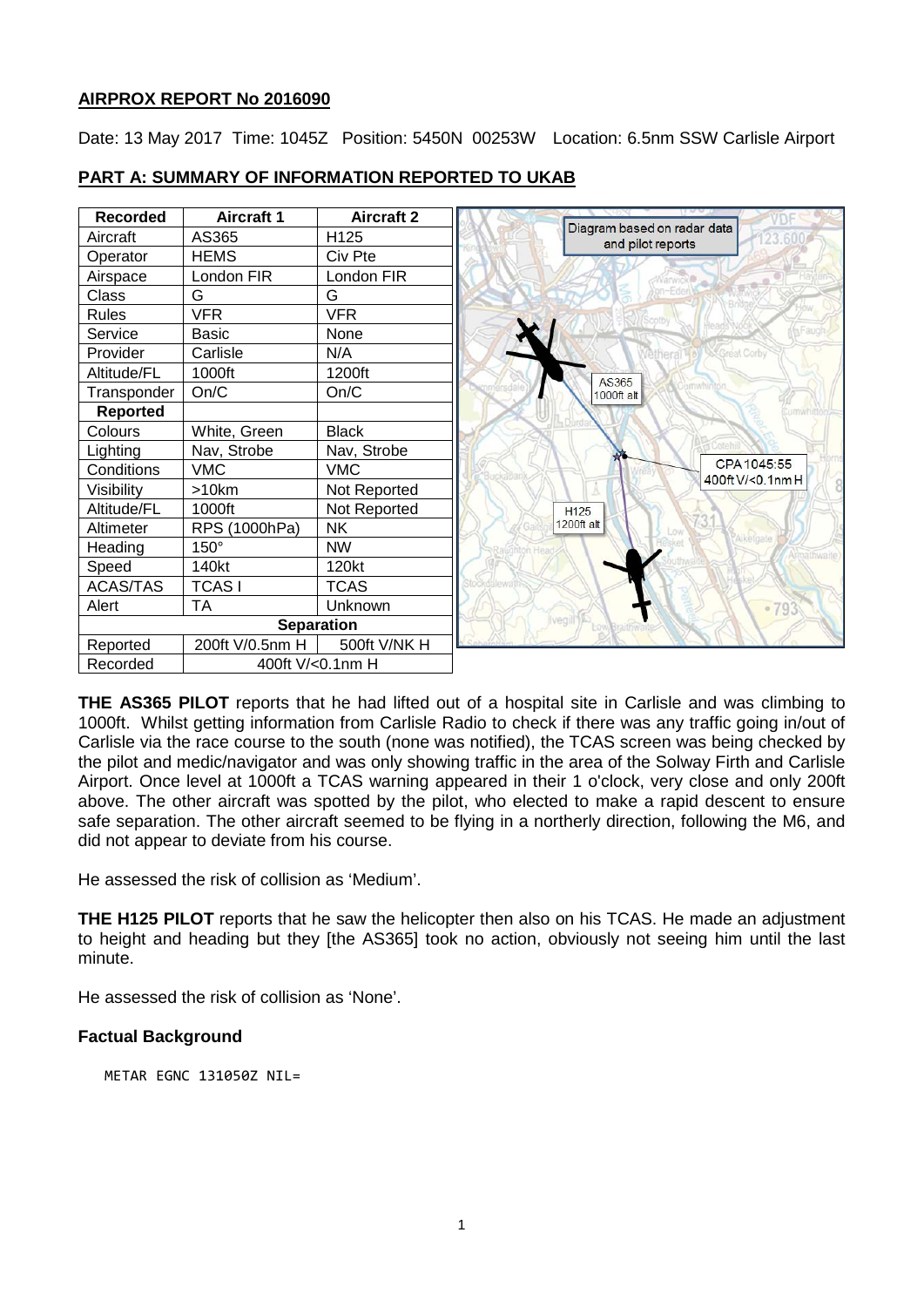# **Analysis and Investigation**

### **UKAB Secretariat**

The AS365 and H125 pilots shared an equal responsibility for collision avoidance and not to operate in such proximity to other aircraft as to create a collision hazard<sup>[1](#page-1-0)</sup>. If the incident geometry is considered as head-on or nearly so then both pilots were required to turn to the right<sup>[2](#page-1-1)</sup>. If the incident geometry is considered as converging then the AS365 pilot was required to give way to the H125 $^3$  $^3$ .

Figure 1 shows the radar recording at CPA (10:45:55); the 2 aircraft were separated by <0.1nm (radar resolution limit) and 400ft.



Figure 1: Radar picture at CPA (1045:55)

#### **Summary**

An Airprox was reported when an AS365 and a H125 flew into proximity at 1045 on Saturday 13<sup>th</sup> May 2017. Both pilots were operating under VFR in VMC, the AS365 pilot in receipt of a Basic Service from Carlisle and the H125 pilot not in receipt of a Service.

# **PART B: SUMMARY OF THE BOARD'S DISCUSSIONS**

Information available consisted of reports from the pilots of both aircraft, transcripts of the relevant RT frequencies, radar photographs/video recordings, reports from the air traffic controllers involved and reports from the appropriate ATC and operating authorities.

The Board began by discussing the actions of the AS365 pilot. They agreed that by talking to Carlisle to gain local traffic information, monitoring his TCAS, and climbing to 1000ft to transit, he had done everything he could to improve his SA. Having just lifted from the hospital site, helicopter members commented that he would likely have been completing his post-take-off checks and that this would have required him to focus in the cockpit at the expense of lookout to a certain extent. Unfortunately, the late TCAS indication then meant that he only saw the H125 just before CPA and was only able to conduct an emergency avoiding manoeuvre (a rapid descent) to increase the separation.

The Board then looked at the actions of the H125 pilot. He had indicated that he had seen the AS365 at a fairly early stage and had felt that only a minor adjustment to height and heading was required. Members opined that he could have either done much more to indicate to the AS365 pilot that he had seen him or take more effective action to positively avoid it. The Board noted that the radar trace

 $\overline{\phantom{a}}$ 

<span id="page-1-0"></span><sup>1</sup> SERA.3205 Proximity.

<span id="page-1-1"></span><sup>2</sup> SERA.3210 Right-of-way (c)(1) Approaching head-on.

<span id="page-1-2"></span><sup>3</sup> SERA.3210 Right-of-way (c)(2) Converging.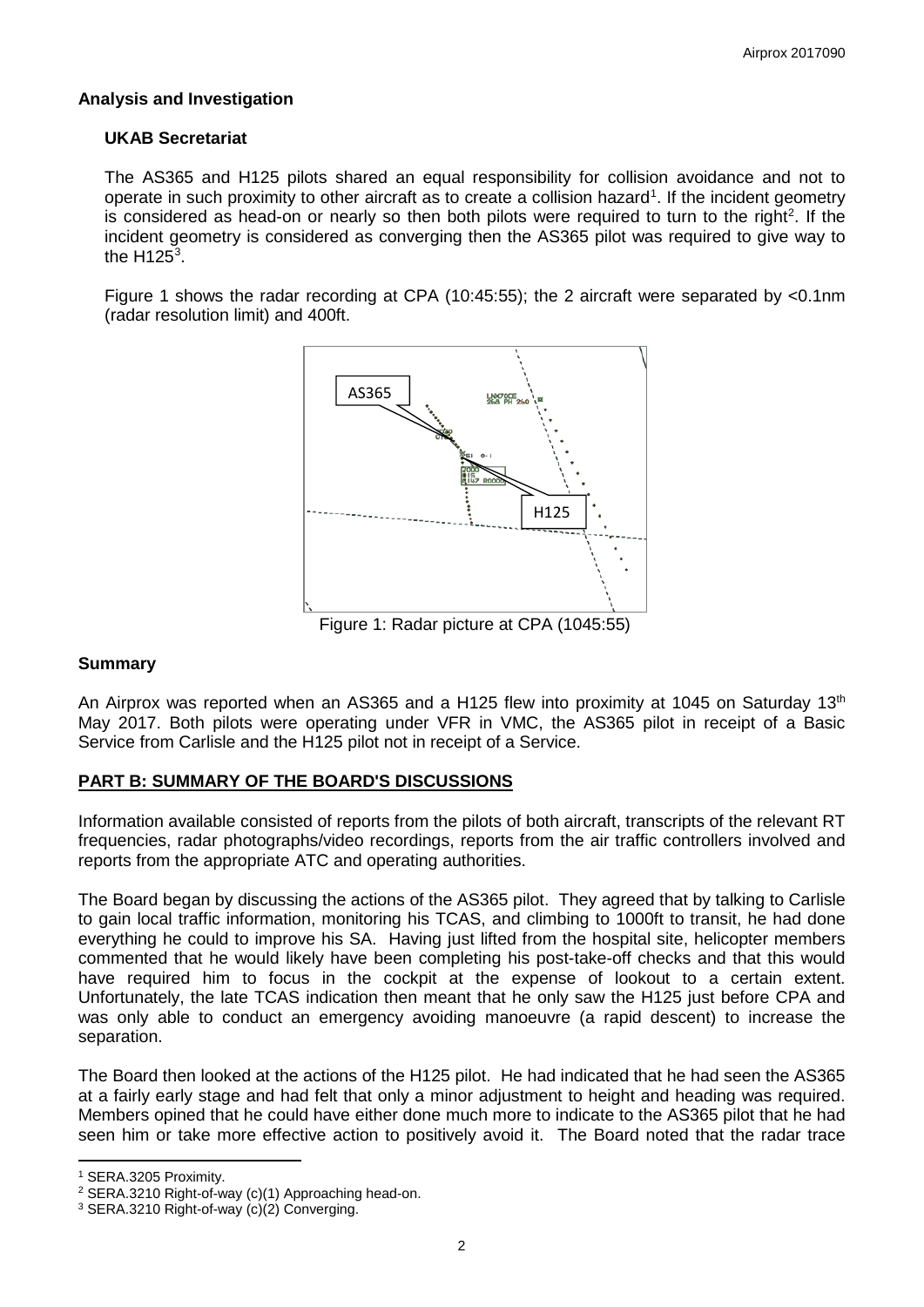showed that he had not deviated significantly from his track, and they believed that, even if he did perceive that this was a converging situation in which the AS365 pilot was required to give way, he should have altered his course to fly past the AS365 at a safer distance than he did. Relying on pilots who were required to give way to do so was a flawed plan because, as in this case, if they haven't seen you then they will not manoeuvre.

The Board then considered the cause and risk of the incident. The Board quickly agreed that the H125 pilot had seen the AS365 early enough to carry out a course change and avoid it. For his part, they noted that the AS365 pilot saw the H125 late and had carried out an emergency avoiding descent to increase the separation. After some discussion over who was required to give way to whom, and whether the H125 pilot had effectively flown into conflict with the AS365, the Board finally agreed that the cause of the Airprox was that the H125 pilot had flown close enough to the AS365 to cause its pilot concern. Turning to the risk, members noted that 400ft vertical separation had been achieved at CPA, but only after the AS365 pilot's rapid descent. Notwithstanding, they also agreed that the H125 had been visual with the AS365 throughout and, although he flew closer than was necessary (to the extent that safety had been degraded), there had ultimately been no risk of collision; accordingly, the Board assessed the risk as Category C.

### **PART C: ASSESSMENT OF CAUSE AND RISK**

Cause: The H125 pilot flew close enough to the AS365 to cause its pilot concern.

Degree of Risk: C.

l

#### Safety Barrier Assessment<sup>[4](#page-2-0)</sup>

In assessing the effectiveness of the safety barriers associated with this incident, the Board concluded that the key factors had been that:

**Flight crew Regulations, Procedures, Instructions & Compliance** was considered to be **ineffective** because the H125 pilot did not make a practical turn to avoid the AS365 either by turning right or giving way IAW SERA.

**Flight Crew Tactical planning** was considered to be **ineffective** because the H125 pilot saw the AS365 but didn't alter his plan by changing either course or height.

**Flight Crew Situational Awareness and Action** was considered to be **ineffective** because the H125 pilot did not act on the available SA that he had (he had seen the AS365 and it had displayed on his TCAS).

**Warning System Operation and Compliance** was considered to be **partially effective** because although both aircraft had TCAS the AS365 did not receive indications until a late stage and the H125 pilot only partially acted on the information to resolve the situation.

**See and Avoid** was considered to be **partially effective** because although the H125 pilot saw the AS365 at an early stage, his actions to avoid were not adequate, and the AS365 pilot only saw the H125 late, and had to carry out emergency avoiding action.

<span id="page-2-0"></span><sup>4</sup> The UK Airprox Board scheme for assessing the Availability, Functionality and Effectiveness of safety barriers can be found on the [UKAB Website.](http://www.airproxboard.org.uk/Learn-more/Airprox-Barrier-Assessment/)